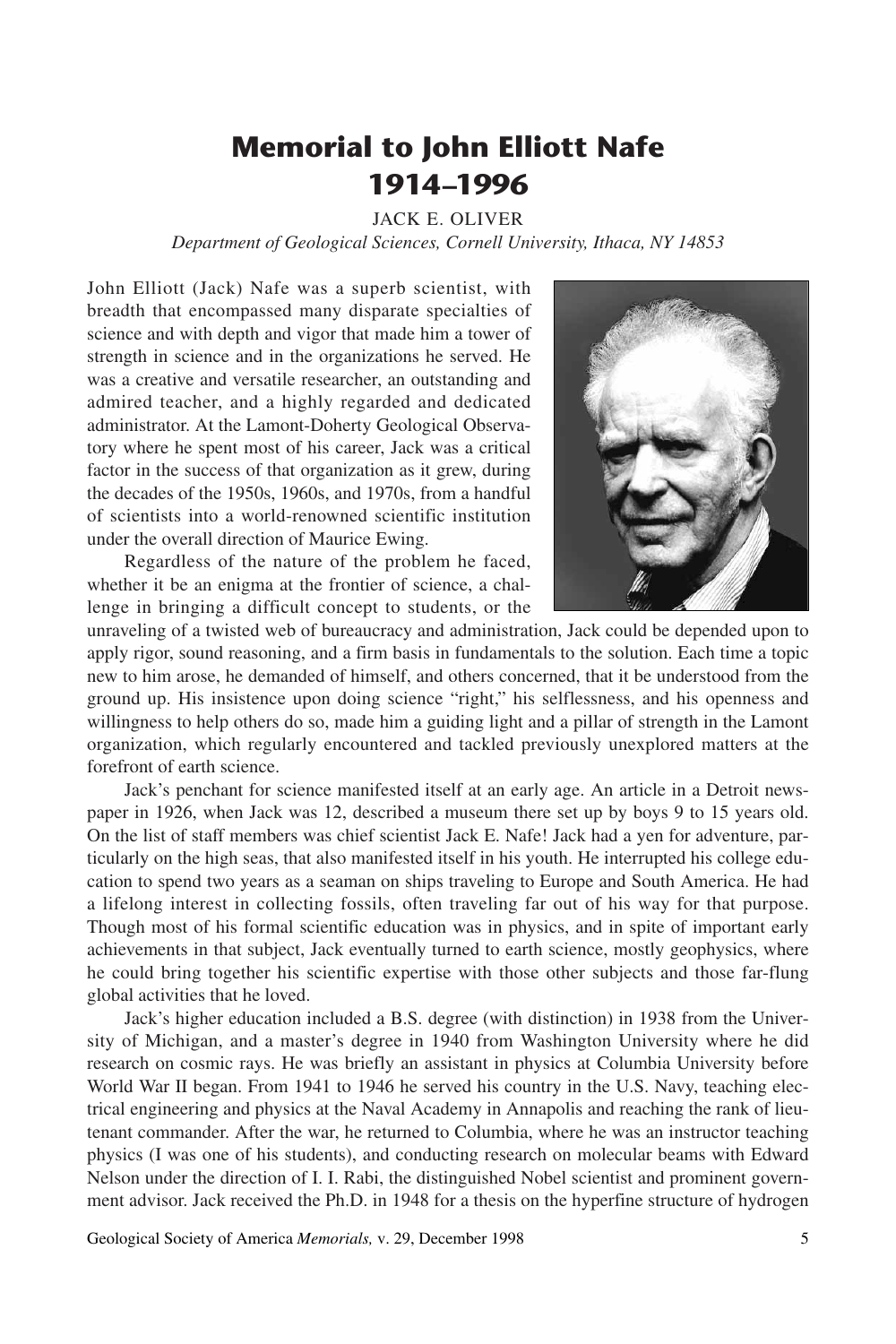and deuterium. It was an invited paper at the 1947 meeting of the American Physical Society.

He next held a faculty position and taught for two years at the University of Minnesota, but then returned to Columbia to serve as director of research at Hudson Laboratories, where the university carried out advanced studies of underwater sound.

In 1953, Jack joined the Lamont Geological Observatory (now the Lamont-Doherty Earth Observatory), where he would spend the remainder of his career. He quickly became a key factor in many of the observatory's scientific activities as it moved through its formative early years, (The observatory was begun in 1949). Jack, his wife Sally, and their two young daughters lived in one of the residences on the grounds of the former Thomas Lamont estate and were an integral part of the observatory's inner social circle as well.

At first Jack was moved from project to project at Lamont, as the occasion demanded, spreading his classy brand of scientific rigor and expertise throughout the group of still younger scientists and students struggling for achievement and advance in science there. He was welcomed by all, he never sought credit or thanks for his many contributions, and he seemed to find ample personal satisfaction and often delight in just knowing that a particular piece of science was done well.

His efforts and activities for Lamont were hardly confined to the Observatory grounds, however. During the 1950s, 1960s, and 1970s he made numerous research cruises, often as chief scientist, and he traveled throughout much of the world—to the Gulf of Mexico, the Caribbean, Iceland, Spain, Mauritius, Australia, New Zealand, the Mediterranean, Japan, and Russia, among other locales. Most of his cruises were on Lamont's research vessel *VEMA*, but he also sailed on ships of the U.S. Navy and on Argentinian, Spanish, Canadian, British, Turkish, and Russian research vessels. It was a time when humans were developing an unprecedented level of understanding of a large part of Earth—the ocean basins—and scientific discovery and adventure abounded.

As just one example, on a cruise with Jack as chief scientist, *VEMA* dropped some small explosive charges in the sound channel of the ocean near Australia, and the resulting sound was detected at Bermuda, nearly halfway around the globe! This phenomenon is now the basis for modern attempts to measure variations in average ocean temperatures and hence climatic change.

In 1955, Jack was appointed to the faculty of the Department of Geology at Columbia University, and in 1958 became a full professor, a position he held until retirement in 1980. He taught a variety of courses in geophysics and in physical and historical geology. Jack also played an important role in higher levels of the university. He was chairman of the Committee on Instruction of the Faculty of Pure Science and a member of University Council and of the executive committee of the Graduate School of Arts and Sciences. All the while he maintained his research efforts at Lamont.

From 1962 to 1965, Jack was chairman of the Department of Geology. He saw the department through some trying times as it sought to accommodate and adjust to the burgeoning and sometimes overpowering presence of more than a hundred Lamont scientists and a comparable number of graduate students, most hyperactive because of the revolutionary hypothesis of plate tectonics. Jack did the job well. As always he seemed a powerful glue that held the various units together and strengthened them and the overall structure in the process.

On the research side, Jack was author or coauthor of many scientific papers. He is especially well-known for his work with Charles Drake, which resulted in the classic Nafe-Drake curve that relates velocity of elastic waves in rocks and sediments to the density of the medium. His publications cover a wide range of topics, from his early work in physics on hyperfine structure of hydrogen and deuterium, to the theory of elastic waves in the earth, to seismic refraction studies of sites throughout the world, to the solid state physics of rock components.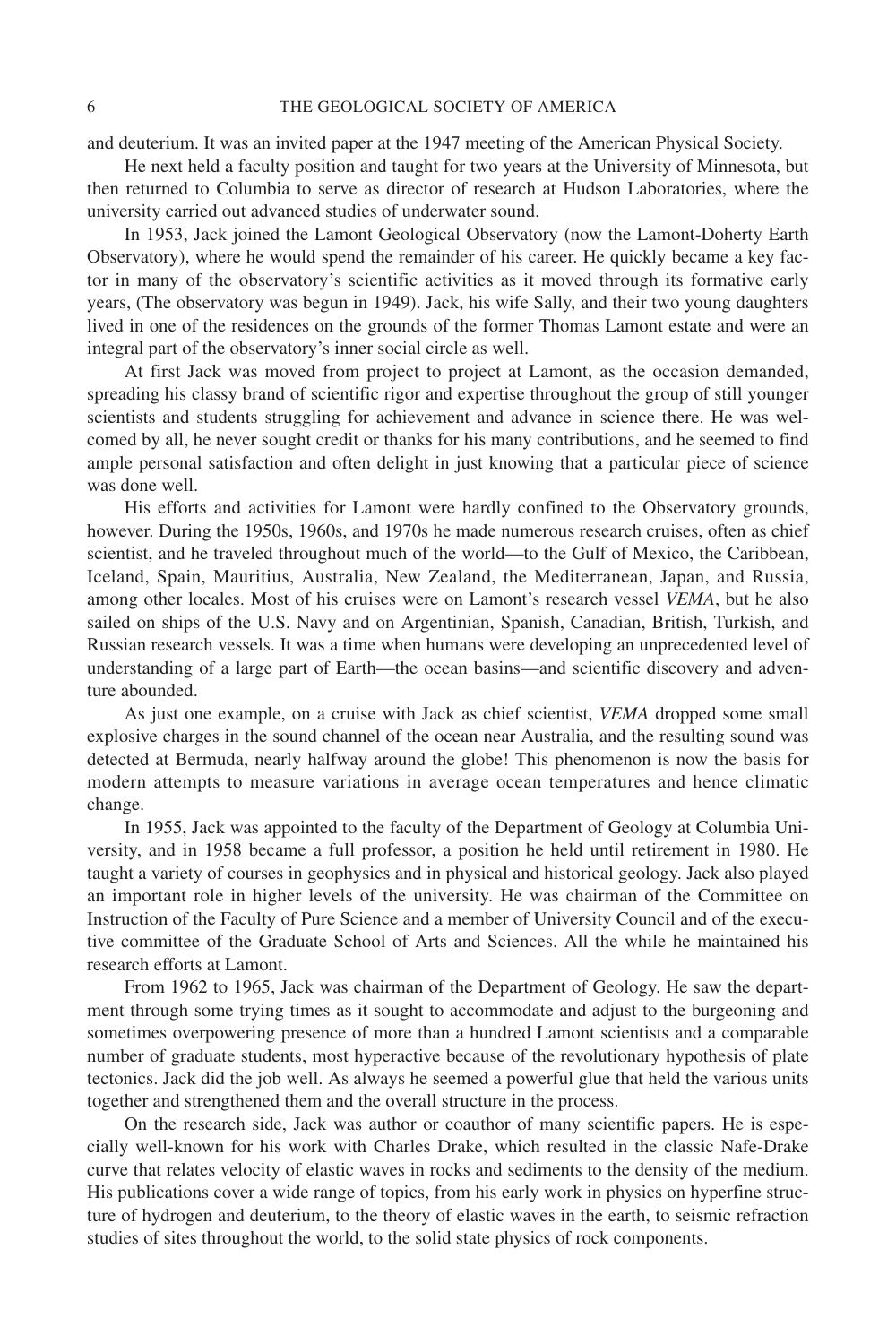Often Jack worked with someone or with a group, generously and unselfishly shoring up the effort whenever the need arose. I can recall the time when Jim Brune, then a young graduate student at Lamont, had a very clever and innovative idea for visualizing the process of dispersion of seismic surface waves. Jack quickly helped him turn the raw idea into a first-class scientific publication. That is just one example to make the point that Jack's contributions to science cannot be fully appreciated merely by examining a list of his publications.

In 1976, Jack suffered a stroke and was partially incapacitated physically, but not mentally. He continued to teach, still imparting to his students his special brand of depth and rigor and thoroughness, and also a bit of his indomitable spirit. In 1980, Jack retired from Columbia and Lamont, but memory of him lingers there in the minds of all who knew and worked with him. The reading room of the Lamont library is named for him and is a lasting reminder of his stimulating and uplifting presence and his insatiable love of good reading material.

In 1980, Jack moved to Vancouver, B.C., where he lived until he passed away on April 6, 1996. A special memorial service for him at Lamont-Doherty shortly thereafter attracted many distinguished scientists and colleagues who paid tribute to him. Appropriately, and as Jack would have wanted it, the affair was primarily a celebration of Jack's wonderful life, career, and achievements, rather than an occasion solely of grief and regret.

Jack was born on July 22, 1914 in Seattle, Washington. In 1941, he married Sarah (Sally) Underhill. They were devoted to each other and their marriage provided support for Jack in his professional career and surely added to his longevity following his stroke. The union produced two daughters, Mary Malcolm (Mackie) Chase and Katharine (Kate) Elliott Kenah, both of whom married earth scientists and both of whom are active professionally in their own fields. There are six grandchildren.

Jack was well recognized by his peers. He was a Fellow of the Geological Society of America, the American Physical Society, the American Association for the Advancement of Science, the American Geophysical Union, and the Royal Astronomical Society. He served on more advisory panels and committees than can be cited individually here. His greatest legacy to the scientific community, however, may be the respect and the memory of his dedication to science that remains in the minds of those who knew him.

## **SELECTED BIBLIOGRAPHY OF J. E. NAFE**

- 1948 (and Nelson, Edward B.) The hyperfine structure of hydrogen and deuterium [Ph.D. Dissert.]: Columbia University, New York, 116 p.
- —— (and Nelson, Edward B.) The hyperfine structure of hydrogen and deuterium: Physical Review, v. 73, no. 7, p. 718–728.
- 1949 (with Nelson, Edward B.) The hyperfine structure of tritium: Physical Review, v. 75, no. 8, p. 1194–1198.
- —— (with Nelson, Edward B.) A comparison of the g value of the electron in hydrogen with that in deuterium: Physical Review, v. 76, no. 12, p. 1858–1860.
- 1957 Reflection and transmission coefficients at a solid-solid interface of high velocity contrast: Bulletin of the Seismological Society of America, v. 47, no. 3, p. 205–219.
- 1960 (with Brune, James N., and Oliver, Jack E.) A simplified method for the analysis and synthesis of dispersed wave trains: Journal of Geophysical Research, v. 65, no. 1, p. 287–304. —— (and Brune, James N.) Observations of phase velocity for Rayleigh waves in the period
- range 100–400 seconds: Bulletin of the Seismological Society of America, v. 50, no. 3, p. 427–439.
- 1961 (with Brune, James N., and Alsop, Leonard E.) The polar phase shift of surface waves on a sphere: Bulletin of the Seismological Society of America, v. 51, no. 2, p. 247–257.